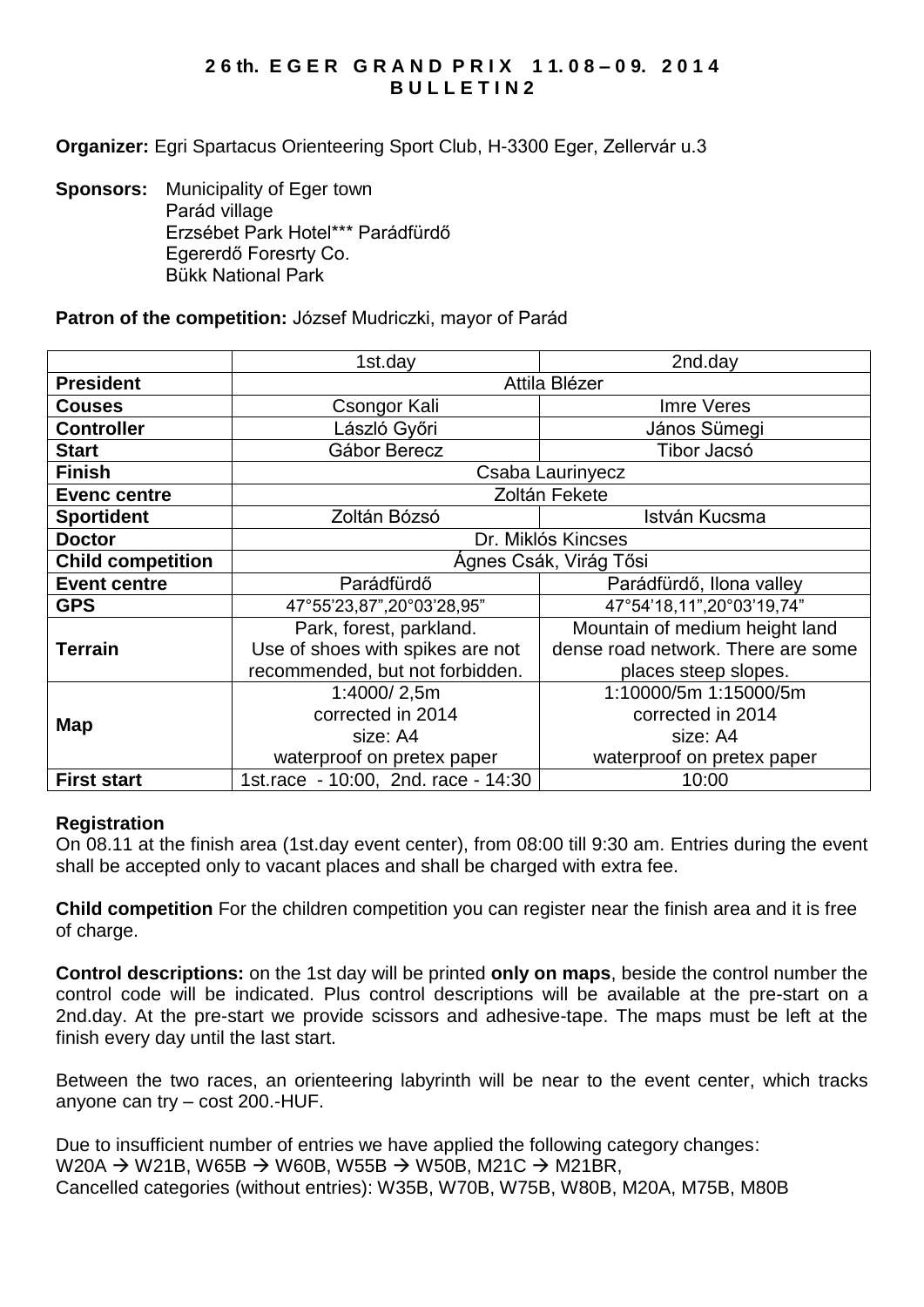# **Parking, location**





Till the end of the first race, please use only a parking places, the event center and the marked route to the first start areas. All other locations are forbidden areas!

Between the races, the terrain north of the road 24 is forbidden till the end of the second race. The event center – start marked route on afternoon

The marked route to the 2nd. start, passes the 2nd. race finish. Along the same ribbons you can go back to the event center (760m), where will be the SI reading out.

|                             | 1st. day am.             | 1st. day pm. | 2nd day                  |
|-----------------------------|--------------------------|--------------|--------------------------|
| Parking area - Event center | $410 \text{ m}$          | 410 m        | 100-500m                 |
| Event center - Start        | 500 m $/$ 0m             | 1400m / 80m  | 1900m / 130m             |
| Finish - Event center       | $\overline{\phantom{a}}$ | 760 m        | $\overline{\phantom{a}}$ |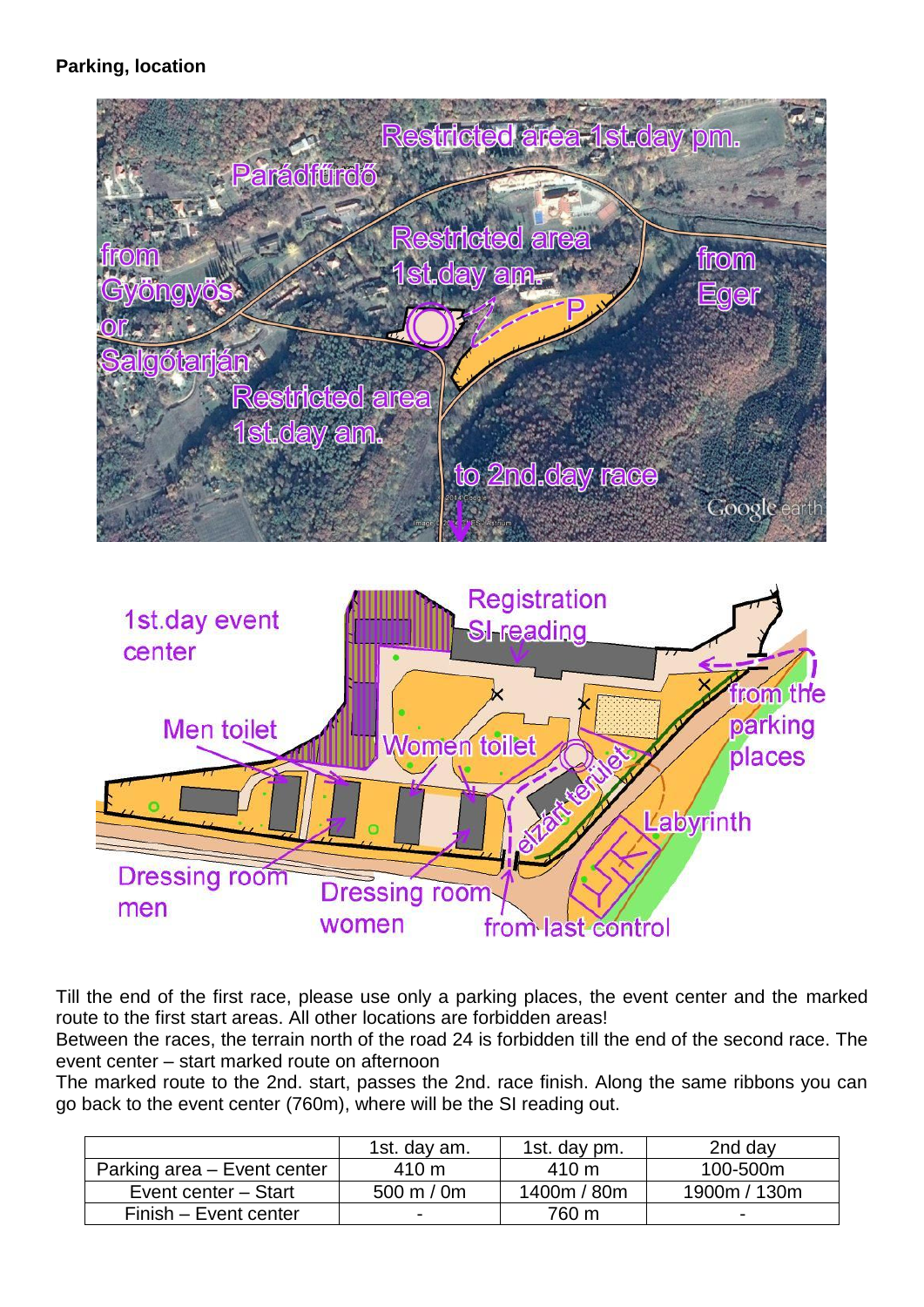**2nd.day informations:** for some categories there will be a marked route across the finish area, following the ribbons are required.

The courses are crossing the low-traffic road, please carefully get all the way through.



#### **Startlists**

Complete startlist can be found in the event center, and the start places.

### **Results**

The daily and summary results can be viewed during the competition at the finish continously (30- 40 min). At the event centre and its environs there will be a free WIFI network to follow the results of the race. Further information at the event centre.